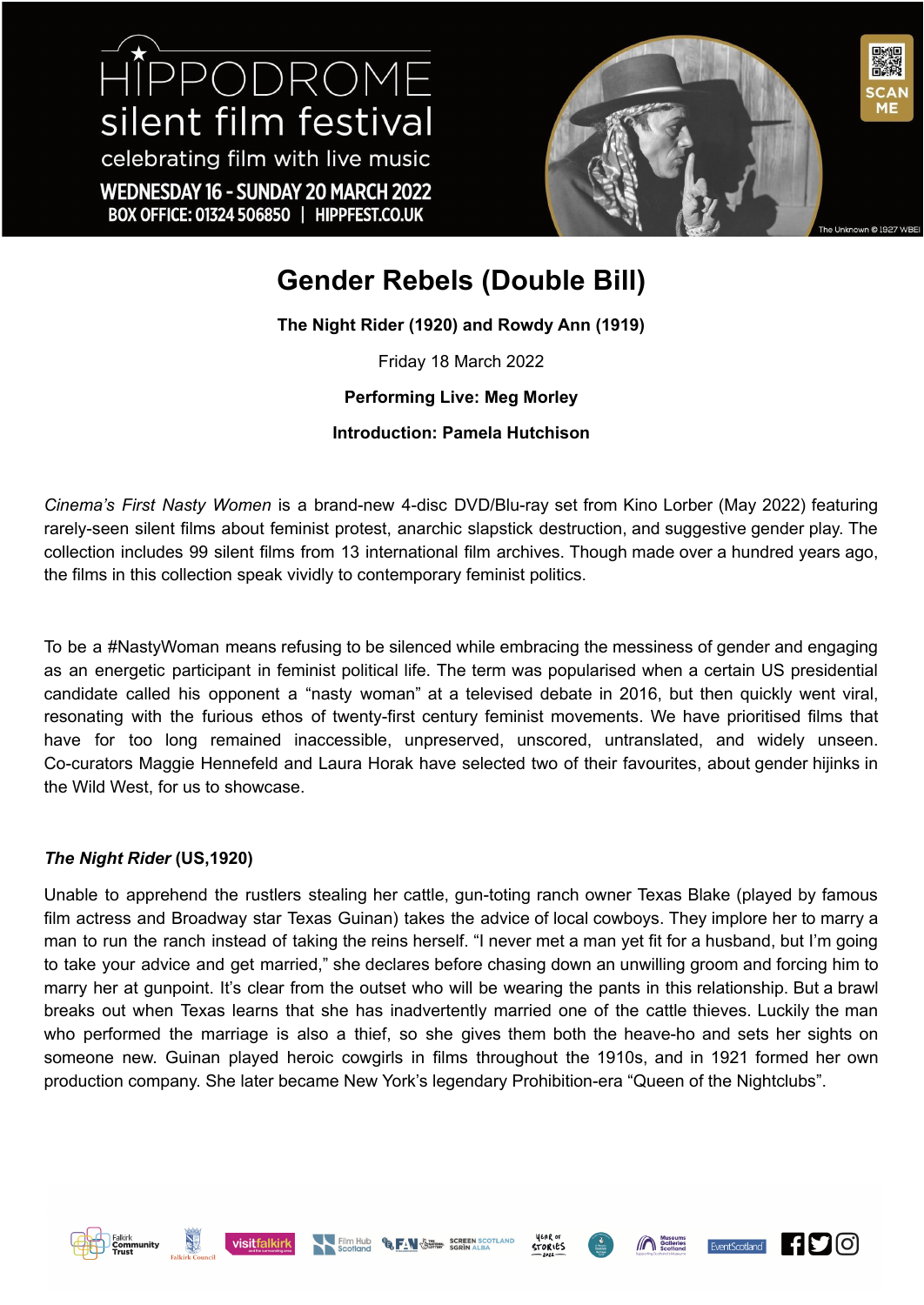# HIPPODROME silent film festival celebrating film with live music WEDNESDAY 16 - SUNDAY 20 MARCH 2022 BOX OFFICE: 01324 506850 | HIPPFEST.CO.UK



# **Rowdy Ann (US, 1919)**

Played by lesbian actress Fay Tincher, cowgirl "Rowdy Ann" lassos her dad from the saloon, beats her suitor "Handsome Hank" in boxing, and shows off her gunmanship whenever she gets a chance. Her parents send her to a women's college "to larn to be a lady!" On the train there, she terrorises a Black porter who mistakes her sleeping cabin for his wife's. At the college, she shows up to Isabela Duncan-style barefoot dancing classes wearing cowboy boots and a gun slung around her waist, but she soon makes friends. Her lasso skills come in handy once more as she saves a classmate from a dire fate. No heterosexual coupling here--the film ends with a three-way girls pillow fight! Tincher worked continuously from 1912 to 1928, appearing in more than 160 films. She ran her own company for a year-and-a-half starting in 1918 and lived to the age of 99.

Event Co-curated by **Laura Horak** (Director of the Transgender Media Lab, Associate Professor of Film Studies, Carleton University; author of *Girls Will Be Boys: Cross-Dressed Women, Lesbians, and American Cinema*) and **Maggie Hennefeld** (Associate Professor, Cultural Studies & Comparative Literature, University of Minnesota; author of *Specters of Slapstick* and *Silent Film Comediennes*).

With an introduction by **Pamela Hutchinson** - a freelance writer, critic and historian, specialising in silent and classic cinema. Pamela is the founder of silentlondon.co.uk and the author of the BFI Classic: *Pandora's Box.*

## **The Night Rider:**

Director. Jay Hunt | Photography. E.G. Dyer. | Production Company. Reelcraft Pictures Corporation | USA | 1920 | N/C U | English intertitles | 25m Digitised in 2K from a tinted 16mm reduction print held by Lobster Films.

With Cast: Texas Guinan (*Texas Blake*), T. N. T. Harvey (*Dick Carlton).*

## **Rowdy Ann:**

Director. Al E. Christie | Scenario. Scott Darling | Production Company. Christie Film Co. | Premiere: May 12, 1919 | USA | 1919 | N/C U | English intertitles | 24m | Digitized in 2K from a tinted 35mm nitrate print held by the Library of Congress.